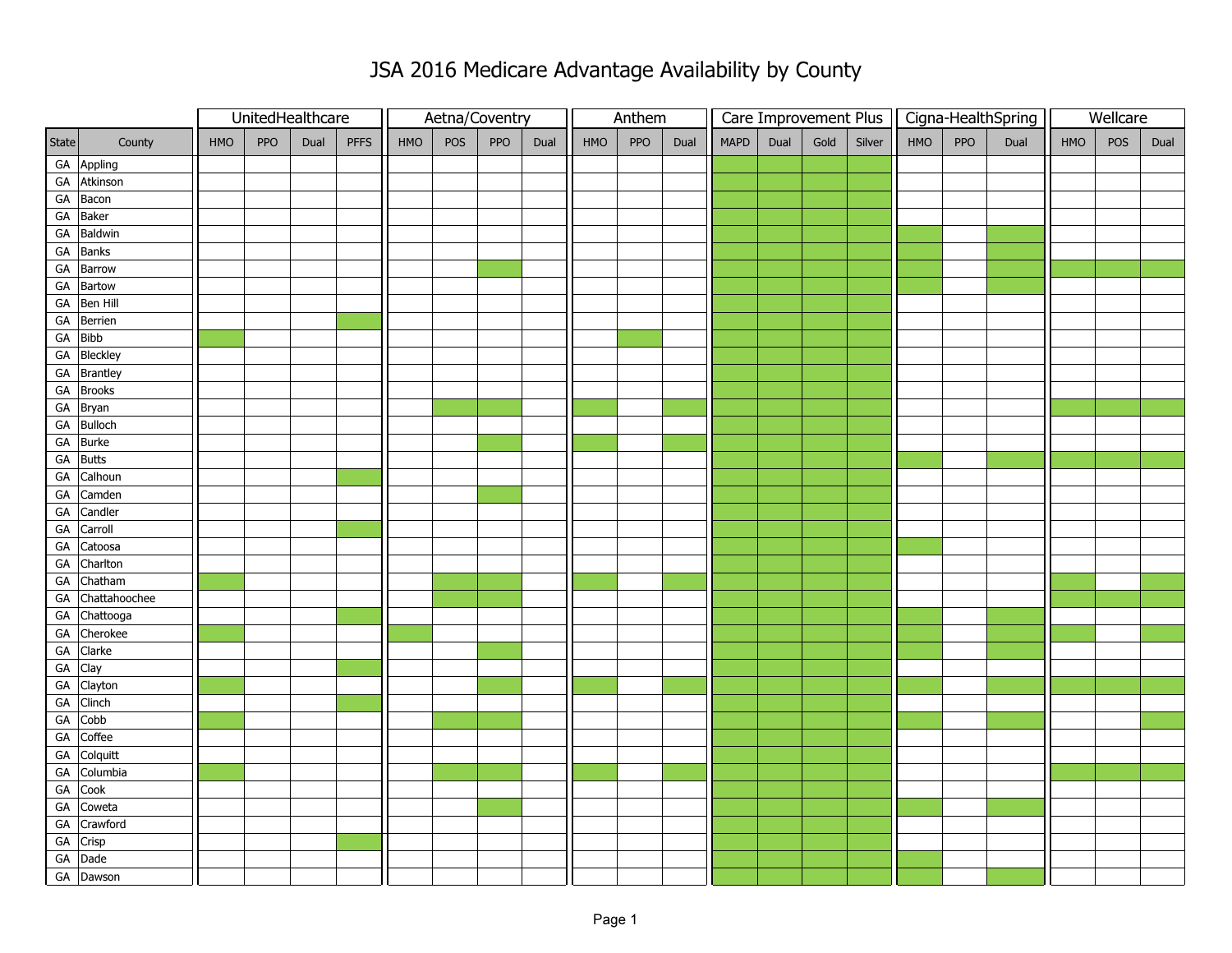|            |              | UnitedHealthcare |     |      |             |     | Aetna/Coventry |     | Anthem |     |     |      | Care Improvement Plus |      |      | Cigna-HealthSpring |     |     | Wellcare |     |     |      |
|------------|--------------|------------------|-----|------|-------------|-----|----------------|-----|--------|-----|-----|------|-----------------------|------|------|--------------------|-----|-----|----------|-----|-----|------|
| State      | County       | HMO              | PPO | Dual | <b>PFFS</b> | HMO | POS            | PPO | Dual   | HMO | PPO | Dual | <b>MAPD</b>           | Dual | Gold | Silver             | HMO | PPO | Dual     | HMO | POS | Dual |
|            | GA Decatur   |                  |     |      |             |     |                |     |        |     |     |      |                       |      |      |                    |     |     |          |     |     |      |
|            | GA Dekalb    |                  |     |      |             |     |                |     |        |     |     |      |                       |      |      |                    |     |     |          |     |     |      |
|            | GA Dodge     |                  |     |      |             |     |                |     |        |     |     |      |                       |      |      |                    |     |     |          |     |     |      |
|            | GA Dooly     |                  |     |      |             |     |                |     |        |     |     |      |                       |      |      |                    |     |     |          |     |     |      |
|            | GA Dougherty |                  |     |      |             |     |                |     |        |     |     |      |                       |      |      |                    |     |     |          |     |     |      |
|            | GA Douglas   |                  |     |      |             |     |                |     |        |     |     |      |                       |      |      |                    |     |     |          |     |     |      |
|            | GA Early     |                  |     |      |             |     |                |     |        |     |     |      |                       |      |      |                    |     |     |          |     |     |      |
| ${\sf GA}$ | Echols       |                  |     |      |             |     |                |     |        |     |     |      |                       |      |      |                    |     |     |          |     |     |      |
| ${\sf GA}$ | Effingham    |                  |     |      |             |     |                |     |        |     |     |      |                       |      |      |                    |     |     |          |     |     |      |
| GA         | Elbert       |                  |     |      |             |     |                |     |        |     |     |      |                       |      |      |                    |     |     |          |     |     |      |
| ${\sf GA}$ | Emanuel      |                  |     |      |             |     |                |     |        |     |     |      |                       |      |      |                    |     |     |          |     |     |      |
| GA         | Evans        |                  |     |      |             |     |                |     |        |     |     |      |                       |      |      |                    |     |     |          |     |     |      |
| GA         | Fannin       |                  |     |      |             |     |                |     |        |     |     |      |                       |      |      |                    |     |     |          |     |     |      |
| ${\sf GA}$ | Fayette      |                  |     |      |             |     |                |     |        |     |     |      |                       |      |      |                    |     |     |          |     |     |      |
| ${\sf GA}$ | Floyd        |                  |     |      |             |     |                |     |        |     |     |      |                       |      |      |                    |     |     |          |     |     |      |
| GA         | Forsyth      |                  |     |      |             |     |                |     |        |     |     |      |                       |      |      |                    |     |     |          |     |     |      |
| ${\sf GA}$ | Franklin     |                  |     |      |             |     |                |     |        |     |     |      |                       |      |      |                    |     |     |          |     |     |      |
| GA         | Fulton       |                  |     |      |             |     |                |     |        |     |     |      |                       |      |      |                    |     |     |          |     |     |      |
| GA         | Gilmer       |                  |     |      |             |     |                |     |        |     |     |      |                       |      |      |                    |     |     |          |     |     |      |
| ${\sf GA}$ | Glascock     |                  |     |      |             |     |                |     |        |     |     |      |                       |      |      |                    |     |     |          |     |     |      |
| ${\sf GA}$ | Glynn        |                  |     |      |             |     |                |     |        |     |     |      |                       |      |      |                    |     |     |          |     |     |      |
| GA         | Gordon       |                  |     |      |             |     |                |     |        |     |     |      |                       |      |      |                    |     |     |          |     |     |      |
| ${\sf GA}$ | Grady        |                  |     |      |             |     |                |     |        |     |     |      |                       |      |      |                    |     |     |          |     |     |      |
| ${\sf GA}$ | Greene       |                  |     |      |             |     |                |     |        |     |     |      |                       |      |      |                    |     |     |          |     |     |      |
| GA         | Gwinnett     |                  |     |      |             |     |                |     |        |     |     |      |                       |      |      |                    |     |     |          |     |     |      |
| ${\sf GA}$ | Habersham    |                  |     |      |             |     |                |     |        |     |     |      |                       |      |      |                    |     |     |          |     |     |      |
| GA         | Hall         |                  |     |      |             |     |                |     |        |     |     |      |                       |      |      |                    |     |     |          |     |     |      |
| GA         | Hancock      |                  |     |      |             |     |                |     |        |     |     |      |                       |      |      |                    |     |     |          |     |     |      |
| ${\sf GA}$ | Haralson     |                  |     |      |             |     |                |     |        |     |     |      |                       |      |      |                    |     |     |          |     |     |      |
| GA         | Harris       |                  |     |      |             |     |                |     |        |     |     |      |                       |      |      |                    |     |     |          |     |     |      |
| GA         | Hart         |                  |     |      |             |     |                |     |        |     |     |      |                       |      |      |                    |     |     |          |     |     |      |
| ${\sf GA}$ | Heard        |                  |     |      |             |     |                |     |        |     |     |      |                       |      |      |                    |     |     |          |     |     |      |
| ${\sf GA}$ | Henry        |                  |     |      |             |     |                |     |        |     |     |      |                       |      |      |                    |     |     |          |     |     |      |
| GA         | Houston      |                  |     |      |             |     |                |     |        |     |     |      |                       |      |      |                    |     |     |          |     |     |      |
|            | GA Irwin     |                  |     |      |             |     |                |     |        |     |     |      |                       |      |      |                    |     |     |          |     |     |      |
| ${\sf GA}$ | Jackson      |                  |     |      |             |     |                |     |        |     |     |      |                       |      |      |                    |     |     |          |     |     |      |
| ${\sf GA}$ | Jasper       |                  |     |      |             |     |                |     |        |     |     |      |                       |      |      |                    |     |     |          |     |     |      |
| ${\sf GA}$ | Jeff Davis   |                  |     |      |             |     |                |     |        |     |     |      |                       |      |      |                    |     |     |          |     |     |      |
| GA         | Jefferson    |                  |     |      |             |     |                |     |        |     |     |      |                       |      |      |                    |     |     |          |     |     |      |
| GA         | Jenkins      |                  |     |      |             |     |                |     |        |     |     |      |                       |      |      |                    |     |     |          |     |     |      |
| ${\sf GA}$ | Johnson      |                  |     |      |             |     |                |     |        |     |     |      |                       |      |      |                    |     |     |          |     |     |      |
|            | GA Jones     |                  |     |      |             |     |                |     |        |     |     |      |                       |      |      |                    |     |     |          |     |     |      |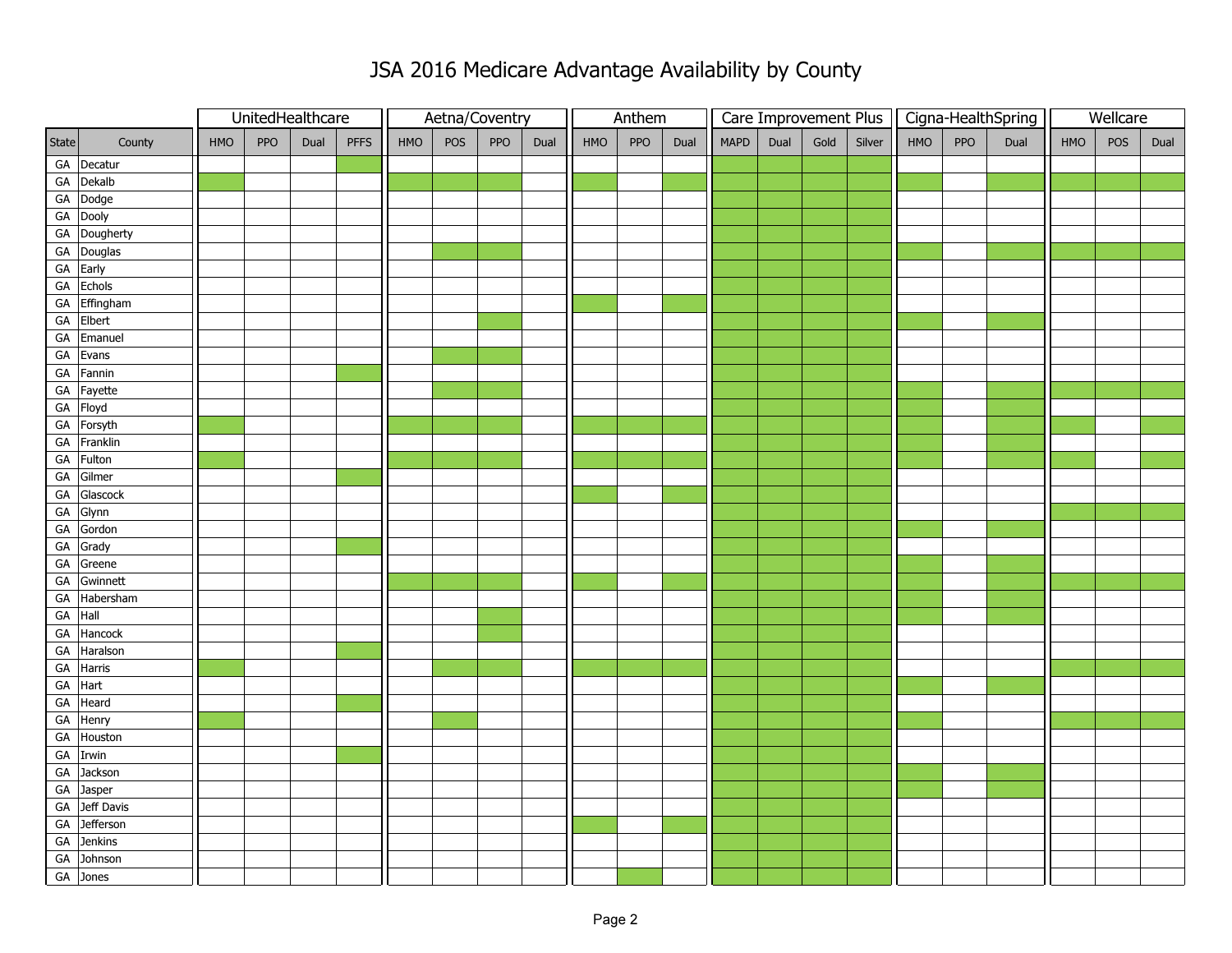|            |               |     | UnitedHealthcare |      |             |     |     | Aetna/Coventry |      | Anthem |     |      |             |      |      | Care Improvement Plus | Cigna-HealthSpring |     |      | Wellcare |     |      |
|------------|---------------|-----|------------------|------|-------------|-----|-----|----------------|------|--------|-----|------|-------------|------|------|-----------------------|--------------------|-----|------|----------|-----|------|
| State      | County        | HMO | PPO              | Dual | <b>PFFS</b> | HMO | POS | PPO            | Dual | HMO    | PPO | Dual | <b>MAPD</b> | Dual | Gold | Silver                | HMO                | PPO | Dual | HMO      | POS | Dual |
|            | GA Lamar      |     |                  |      |             |     |     |                |      |        |     |      |             |      |      |                       |                    |     |      |          |     |      |
|            | GA Lanier     |     |                  |      |             |     |     |                |      |        |     |      |             |      |      |                       |                    |     |      |          |     |      |
|            | GA Laurens    |     |                  |      |             |     |     |                |      |        |     |      |             |      |      |                       |                    |     |      |          |     |      |
| GA         | Lee           |     |                  |      |             |     |     |                |      |        |     |      |             |      |      |                       |                    |     |      |          |     |      |
|            | GA Liberty    |     |                  |      |             |     |     |                |      |        |     |      |             |      |      |                       |                    |     |      |          |     |      |
|            | GA Lincoln    |     |                  |      |             |     |     |                |      |        |     |      |             |      |      |                       |                    |     |      |          |     |      |
| GA         | Long          |     |                  |      |             |     |     |                |      |        |     |      |             |      |      |                       |                    |     |      |          |     |      |
| GA         | Lowndes       |     |                  |      |             |     |     |                |      |        |     |      |             |      |      |                       |                    |     |      |          |     |      |
| GA         | Lumpkin       |     |                  |      |             |     |     |                |      |        |     |      |             |      |      |                       |                    |     |      |          |     |      |
|            | GA Macon      |     |                  |      |             |     |     |                |      |        |     |      |             |      |      |                       |                    |     |      |          |     |      |
|            | GA Madison    |     |                  |      |             |     |     |                |      |        |     |      |             |      |      |                       |                    |     |      |          |     |      |
|            | GA Marion     |     |                  |      |             |     |     |                |      |        |     |      |             |      |      |                       |                    |     |      |          |     |      |
|            | GA Mcduffie   |     |                  |      |             |     |     |                |      |        |     |      |             |      |      |                       |                    |     |      |          |     |      |
|            | GA Mcintosh   |     |                  |      |             |     |     |                |      |        |     |      |             |      |      |                       |                    |     |      |          |     |      |
|            | GA Meriwether |     |                  |      |             |     |     |                |      |        |     |      |             |      |      |                       |                    |     |      |          |     |      |
|            | GA Miller     |     |                  |      |             |     |     |                |      |        |     |      |             |      |      |                       |                    |     |      |          |     |      |
|            | GA Mitchell   |     |                  |      |             |     |     |                |      |        |     |      |             |      |      |                       |                    |     |      |          |     |      |
|            | GA Monroe     |     |                  |      |             |     |     |                |      |        |     |      |             |      |      |                       |                    |     |      |          |     |      |
|            | GA Montgomery |     |                  |      |             |     |     |                |      |        |     |      |             |      |      |                       |                    |     |      |          |     |      |
|            | GA Morgan     |     |                  |      |             |     |     |                |      |        |     |      |             |      |      |                       |                    |     |      |          |     |      |
|            | GA Murray     |     |                  |      |             |     |     |                |      |        |     |      |             |      |      |                       |                    |     |      |          |     |      |
|            | GA Muscogee   |     |                  |      |             |     |     |                |      |        |     |      |             |      |      |                       |                    |     |      |          |     |      |
|            | GA Newton     |     |                  |      |             |     |     |                |      |        |     |      |             |      |      |                       |                    |     |      |          |     |      |
|            | GA Oconee     |     |                  |      |             |     |     |                |      |        |     |      |             |      |      |                       |                    |     |      |          |     |      |
|            | GA Oglethorpe |     |                  |      |             |     |     |                |      |        |     |      |             |      |      |                       |                    |     |      |          |     |      |
|            | GA Paulding   |     |                  |      |             |     |     |                |      |        |     |      |             |      |      |                       |                    |     |      |          |     |      |
|            | GA Peach      |     |                  |      |             |     |     |                |      |        |     |      |             |      |      |                       |                    |     |      |          |     |      |
|            | GA Pickens    |     |                  |      |             |     |     |                |      |        |     |      |             |      |      |                       |                    |     |      |          |     |      |
|            | GA Pierce     |     |                  |      |             |     |     |                |      |        |     |      |             |      |      |                       |                    |     |      |          |     |      |
|            | GA Pike       |     |                  |      |             |     |     |                |      |        |     |      |             |      |      |                       |                    |     |      |          |     |      |
|            | GA Polk       |     |                  |      |             |     |     |                |      |        |     |      |             |      |      |                       |                    |     |      |          |     |      |
| ${\sf GA}$ | Pulaski       |     |                  |      |             |     |     |                |      |        |     |      |             |      |      |                       |                    |     |      |          |     |      |
|            | GA Putnam     |     |                  |      |             |     |     |                |      |        |     |      |             |      |      |                       |                    |     |      |          |     |      |
|            | GA Quitman    |     |                  |      |             |     |     |                |      |        |     |      |             |      |      |                       |                    |     |      |          |     |      |
|            | GA Rabun      |     |                  |      |             |     |     |                |      |        |     |      |             |      |      |                       |                    |     |      |          |     |      |
|            | GA Randolph   |     |                  |      |             |     |     |                |      |        |     |      |             |      |      |                       |                    |     |      |          |     |      |
|            | GA Richmond   |     |                  |      |             |     |     |                |      |        |     |      |             |      |      |                       |                    |     |      |          |     |      |
|            | GA Rockdale   |     |                  |      |             |     |     |                |      |        |     |      |             |      |      |                       |                    |     |      |          |     |      |
|            | GA Schley     |     |                  |      |             |     |     |                |      |        |     |      |             |      |      |                       |                    |     |      |          |     |      |
|            | GA Screven    |     |                  |      |             |     |     |                |      |        |     |      |             |      |      |                       |                    |     |      |          |     |      |
|            | GA Seminole   |     |                  |      |             |     |     |                |      |        |     |      |             |      |      |                       |                    |     |      |          |     |      |
|            | GA Spalding   |     |                  |      |             |     |     |                |      |        |     |      |             |      |      |                       |                    |     |      |          |     |      |